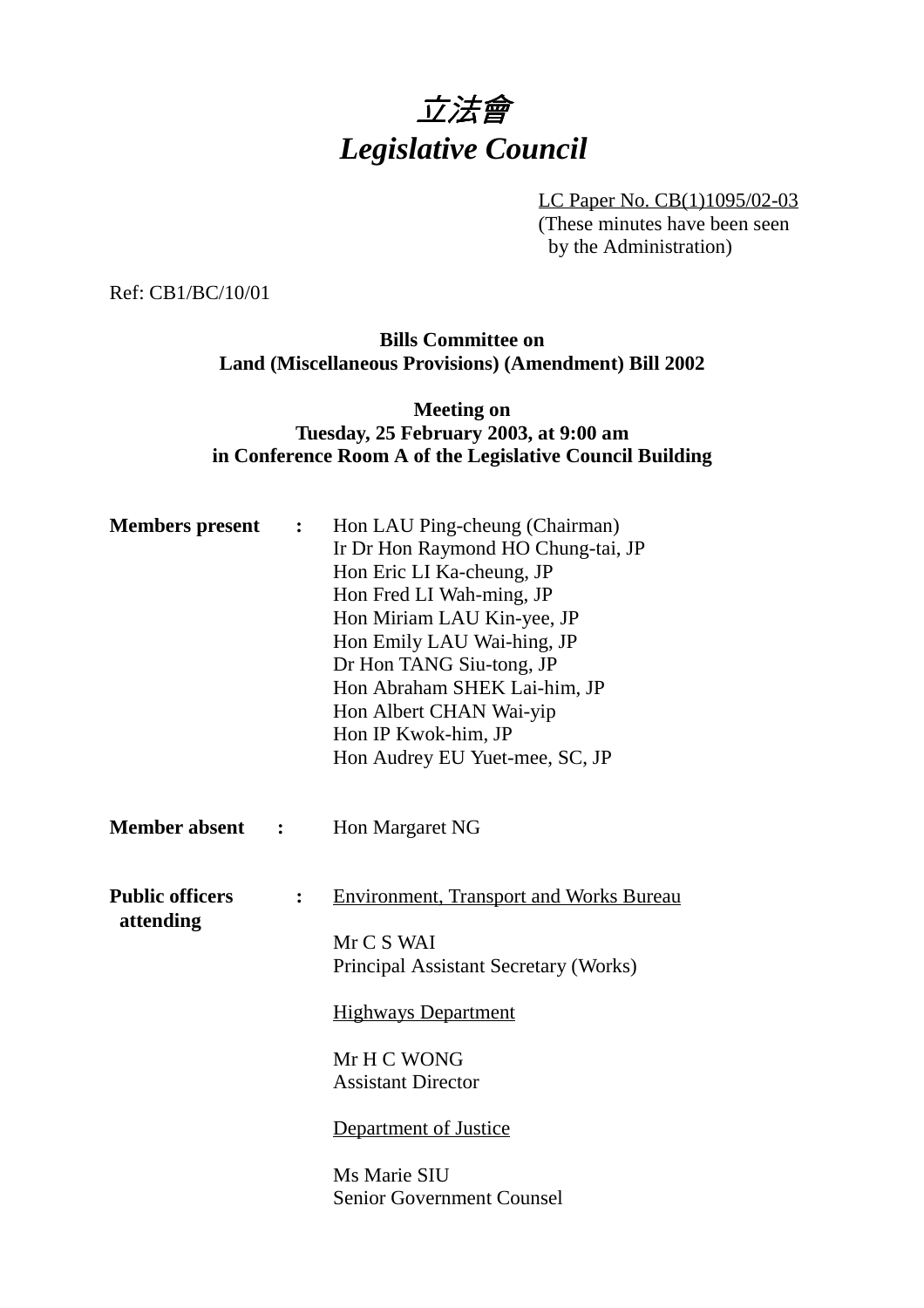|               |             | <b>Clerk in attendance</b>                                              | $\ddot{\cdot}$       | Mr Andy LAU<br>Chief Assistant Secretary (1) 2                               |                                                                                                                                                                                                                                                                                                                                                                                                   |
|---------------|-------------|-------------------------------------------------------------------------|----------------------|------------------------------------------------------------------------------|---------------------------------------------------------------------------------------------------------------------------------------------------------------------------------------------------------------------------------------------------------------------------------------------------------------------------------------------------------------------------------------------------|
|               |             | <b>Staff in attendance</b>                                              | $\ddot{\phantom{1}}$ | <b>Miss Kitty CHENG</b><br><b>Assistant Legal Adviser 5</b>                  |                                                                                                                                                                                                                                                                                                                                                                                                   |
|               |             |                                                                         |                      | Ms Queenie YU<br>Senior Assistant Secretary (1)6                             |                                                                                                                                                                                                                                                                                                                                                                                                   |
| <b>Action</b> | $\mathbf I$ |                                                                         |                      | <b>Meeting with the Administration</b><br>(LC Paper No. CB(1)959/02-03(01) - | Information paper provided by the<br>Administration in response<br>to<br>issues raised at the meeting on<br>13.2.2003;                                                                                                                                                                                                                                                                            |
|               |             |                                                                         |                      | LC Paper No. $CB(1)969/02-03(01)$                                            | - Information paper provided by the<br>Administration on "Draft outline<br>procedures to be adopted by the<br>Administration in case of a report<br>of contravention by a public<br>officer is received by the Secretary<br>for the Environment, Transport<br>and Works under section 2A of the<br>Land (Miscellaneous Provisions)<br>(Amendment) Bill<br>2002"<br>(in)<br>English version only); |
|               |             | LC Paper No. CB(3)541/01-02<br>(Annex 1 to LC)<br>$CB(1)856/02-03(01))$ |                      | Paper                                                                        | - The Bill;<br>No. - Committee Stage amendments to<br>the Bill as at 10 February 2003)                                                                                                                                                                                                                                                                                                            |

 $-2-$ 

The Bills Committee deliberated (index of proceedings attached at **Annex A**).

2. The Bills Committee agreed that the Research and Library Service Division (RLSD) be invited to undertake a research on the methodology for the calculation of economic costs relating to excavations on pedestrian ways with reference to relevant overseas experiences/practices.

3. The Bills Committee requested the Administration to provide further information on the following to facilitate their consideration of the Bill:

- (a) To consider providing incentive to permittees of excavation permits to encourage them to complete excavations earlier than the completion date specified in the permits and to report on the outcome of consultation with the industry.
- (b) To consider introducing a charging scheme on economic cost for excavations on pedestrian ways and to report on the outcome of consultation with the industry.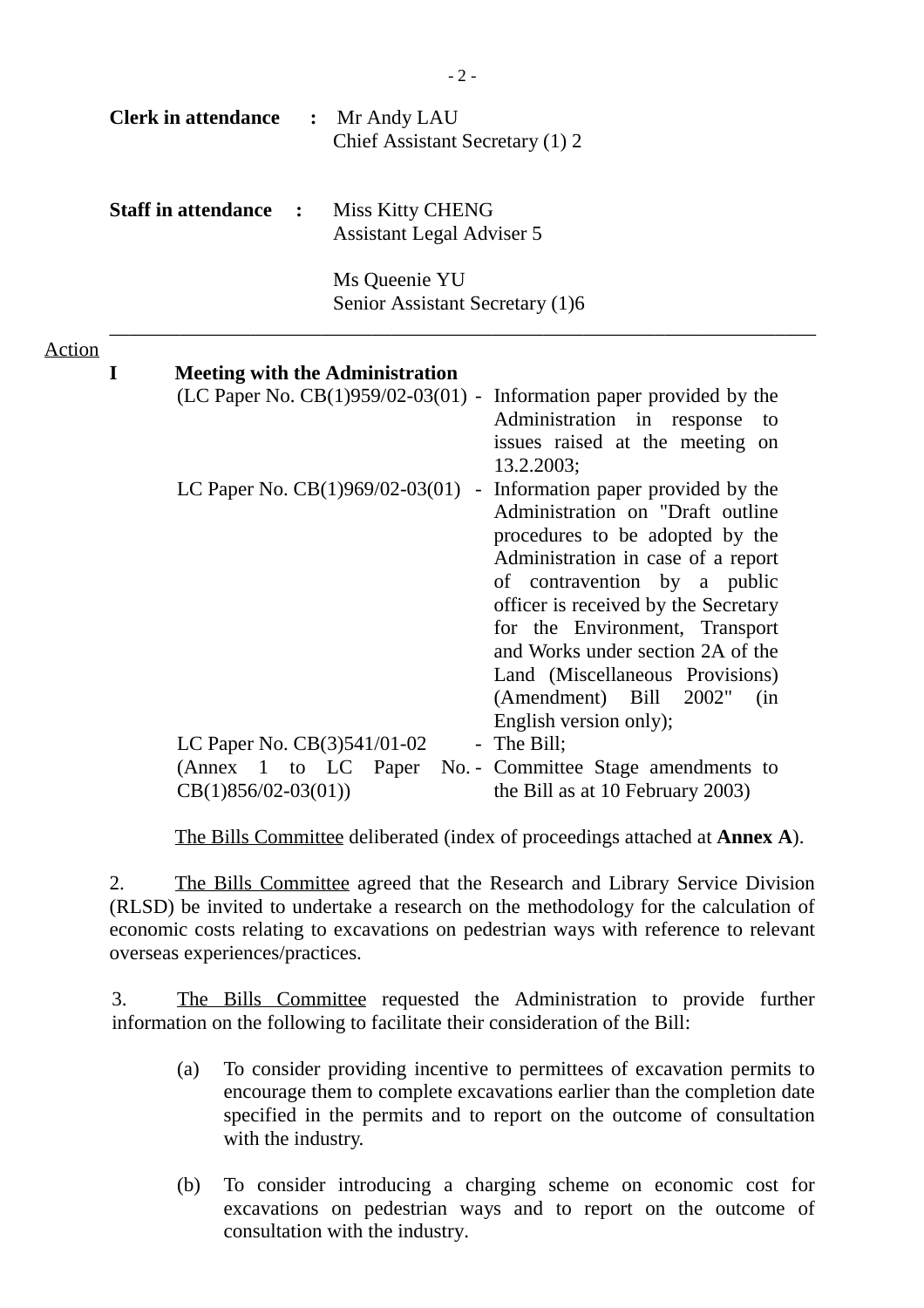- (c) To consider refining the draft procedures for the Secretary for the Environment, Transport and Works to follow on receiving a report from the Authority about a contravention by a public officer or government department under new section 2A of the Bill (the Procedures), taking into account the views expressed by the industry and civil servants on the proposed operational details, and members' concern about the possible duplication of work between the investigations undertaken by the Secretary for the Environment, Transport and Works and the subsequent formal disciplinary actions against the concerned public officers as well as the lead time required for enforcing the disciplinary actions.
- (d) To provide a final draft of the Procedures, highlighting the new features to be included vis-à-vis the existing regulations and guidelines governing the behaviour of civil servants, and the operational details of the reporting mechanism under other legislation.
- (e) To formulate award schemes to encourage utility undertakers to maintain excavation sites in good condition, and to complete excavations earlier than the completion date allowed in the permit. Award presentation ceremonies and publicity should also be arranged.
- (f) To clarify what kind of information collected/created for the purpose of implementing the Bill would be disclosed to the general public, including but not limited to details of permittees of excavation permits or their contractors making or maintaining an excavation contravening the permit conditions, and the resulting economic costs charged by the Authority.
- (g) To review the operation mode of the Review Board and the appropriateness of appointing the Director of Highways (the Director) as the Chairman of the Board, taking into account the possible role conflict of the Highways Department as the issuing, enforcing and reviewing authority for the excavation permit system, the need to ensure fairness and transparency of the review system, the merit of inviting collective views of the Board as a whole, and practices under existing legislation. In case an individual other than the Director were appointed as the Chairman of the Board, whether the Director would be bound by the decision of the Board.
- (h) To review the mechanism for declaration of interest by members of the Review Panel and Review Board.

(*Post-meeting note*: The information provided by the Administration was issued to members vide LC Paper No. CB(1)1096/02-03 on 12 March 2003.)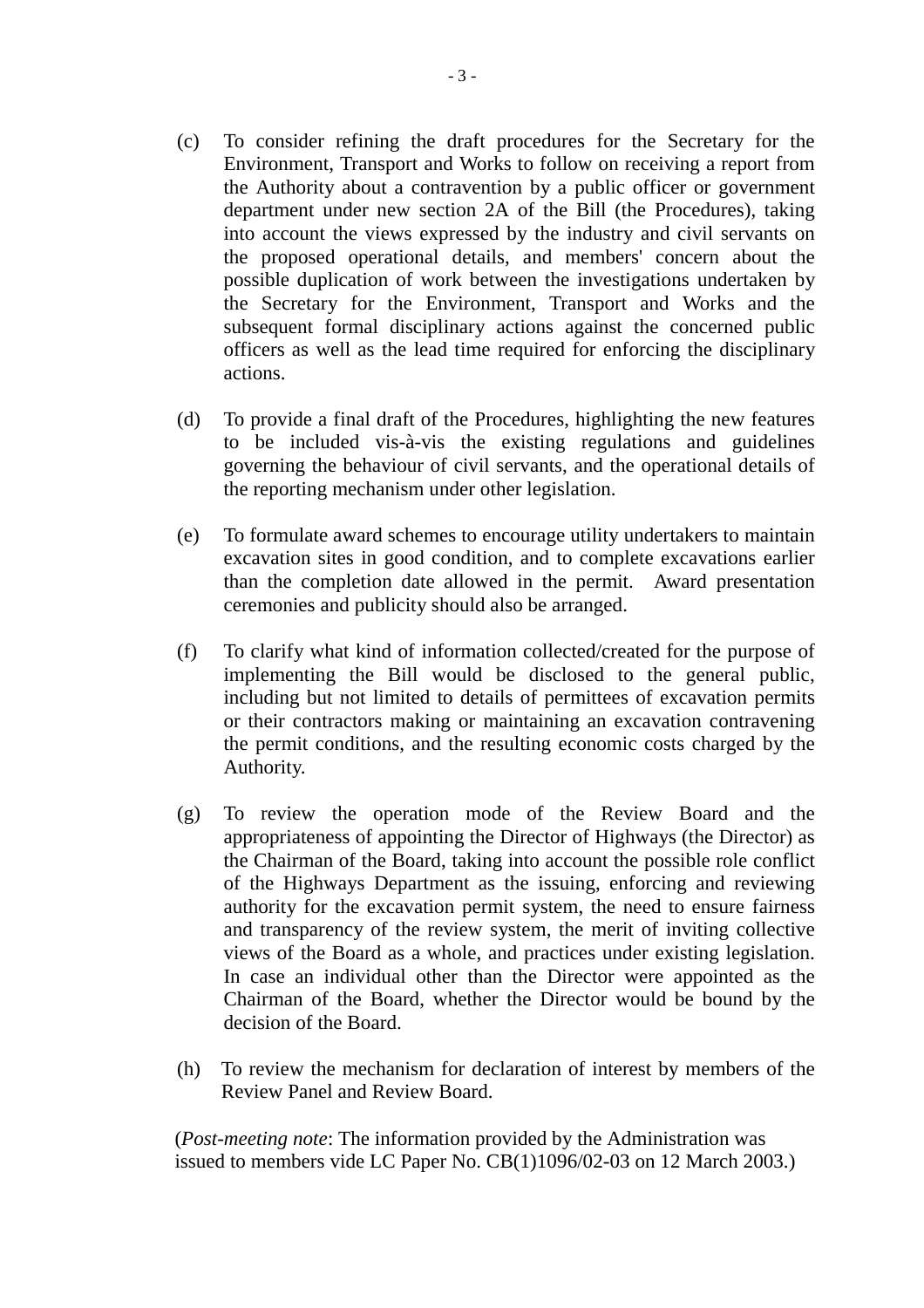## **II Any other business**

4. The Chairman reminded members that the next meeting of the Bills Committee would be held on Tuesday, 18 March 2003 at 9:00 am and another meeting had been scheduled for 1 April 2003 (Tuesday) from 9:00 am to 10:30 am.

5. There being no other business, the meeting ended at 10:30 am.

Council Business Division 1 Legislative Council Secretariat 13 March 2003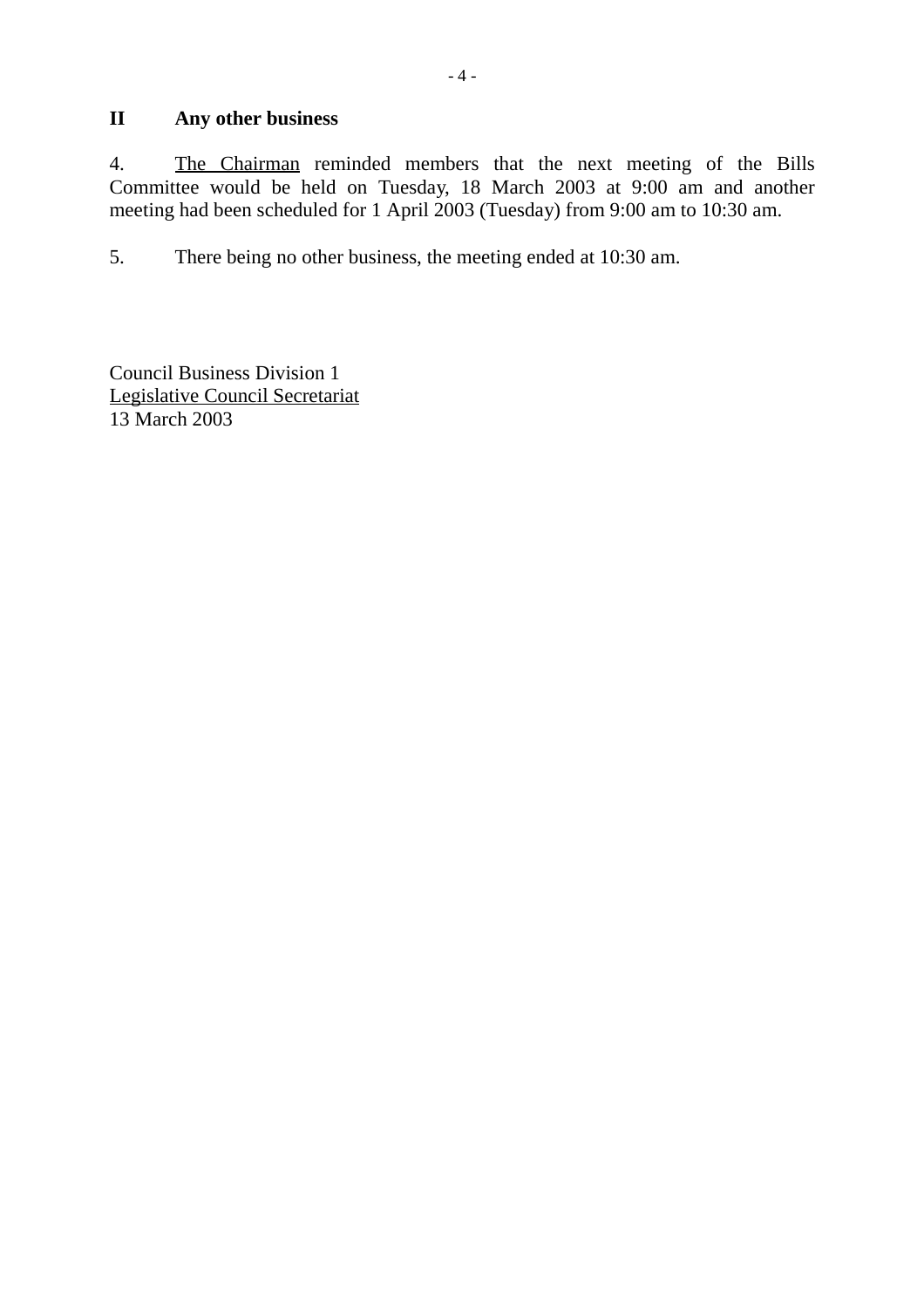## **Proceedings of the meeting of the Bills Committee on Land (Miscellaneous Provisions) (Amendment) Bill 2002 Tuesday, 25 February 2003, at 9:00 am in Conference Room A of the Legislative Council Building**

| <b>Time</b>                                     | <b>Speaker</b>                                      | Subject(s)                                                                                                                                                                                                                                                                                                                                                                                                                                                                                                                                                                                                                                                                                                | <b>Action</b>                                                                                                                          |  |  |
|-------------------------------------------------|-----------------------------------------------------|-----------------------------------------------------------------------------------------------------------------------------------------------------------------------------------------------------------------------------------------------------------------------------------------------------------------------------------------------------------------------------------------------------------------------------------------------------------------------------------------------------------------------------------------------------------------------------------------------------------------------------------------------------------------------------------------------------------|----------------------------------------------------------------------------------------------------------------------------------------|--|--|
| <b>Marker</b>                                   |                                                     |                                                                                                                                                                                                                                                                                                                                                                                                                                                                                                                                                                                                                                                                                                           | required                                                                                                                               |  |  |
| Agenda Item I - Meeting with the Administration |                                                     |                                                                                                                                                                                                                                                                                                                                                                                                                                                                                                                                                                                                                                                                                                           |                                                                                                                                        |  |  |
| 000000-000456                                   | Chairman<br>Admin<br>Ir Dr Raymond HO               | - Briefing by the Admin on LC Paper<br>No. CB(1) 959/02-03 (01)<br>- Admin to advise on the final drafting<br>in respect of the ranking of the public<br>officer for the review of assessment<br>under the new section $10L(1)$                                                                                                                                                                                                                                                                                                                                                                                                                                                                           |                                                                                                                                        |  |  |
| 000457-001128                                   | Chairman<br>Ms Emily LAU<br>Admin<br>Mr IP Kwok-him | - Report on the visit to road excavation<br>work sites by members held on 22<br>February 2003<br>- Charging scheme for economic cost<br>excavation<br>due<br>to<br>works<br>on<br>incentive<br>pedestrian<br>and<br>ways<br>scheme(s) to encourage timely/early<br>completion of works on pedestrian<br>ways/carriageways<br>- Consultation with the industry on the<br>Admin's proposals and report to the<br>Bills Committee on the progress<br>- Excavation works on pedestrian ways<br>and its impact on pedestrian safety<br>and shop operators<br>- Calculation of economic cost due to<br>excavation works on pedestrian ways<br>and reference to the methodology<br>adopted in overseas countries | RLSD to provide the<br>information as per<br>paragraph 2<br>Admin to provide<br>the information as<br>per paragraph 3(a)<br>and $3(b)$ |  |  |
| 001129-001552                                   | Chairman<br>Admin                                   | - Briefing by the Admin on LC Paper<br>No. CB(1) 969/02-03(01)                                                                                                                                                                                                                                                                                                                                                                                                                                                                                                                                                                                                                                            |                                                                                                                                        |  |  |
| 001553-002442                                   | Ms Emily LAU<br>Admin<br>Chairman<br>Mr IP Kwok-him | - Draft outline procedures and detailed<br>procedures to be adopted by the<br>Admin upon receiving a report from<br>the Authority about a contravention<br>by a public officer under the new<br>section 2A<br>- Concern<br>about<br>the<br>possible<br>duplication of work between the<br>investigations undertaken by the<br>the Environment,<br>Secretary for<br>Transport<br>and Works<br>and<br>the<br>subsequent<br>formal<br>disciplinary<br>actions against the concerned public<br>officers as well as the lead time<br>required for<br>enforcing<br>the<br>disciplinary actions<br>- Consultation<br>with<br>parties<br>the<br>utility<br>concerned,<br>such<br>as,                              | Admin to provide<br>information as<br>the<br>per paragraph 3(c)<br>and $3(d)$                                                          |  |  |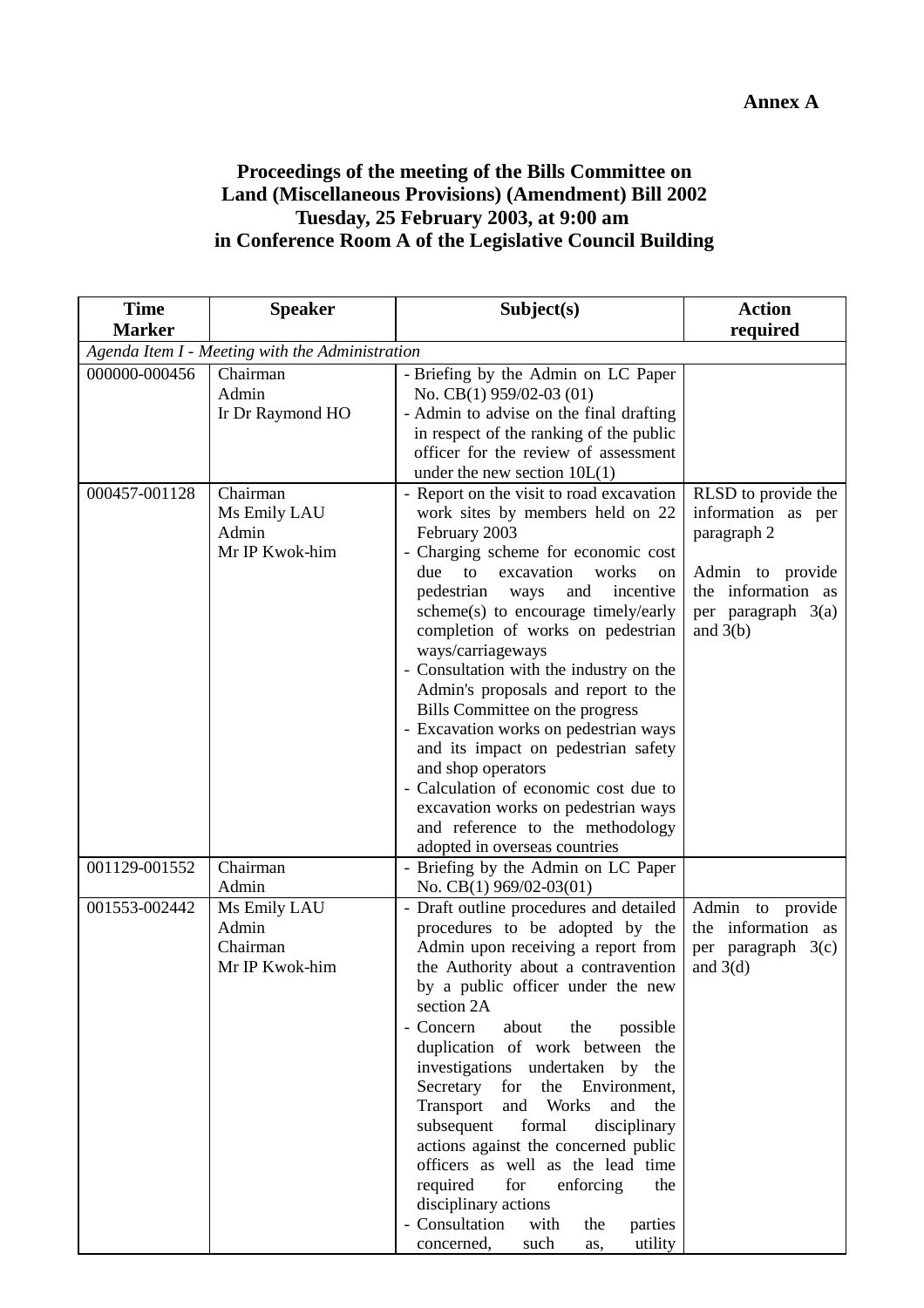| <b>Time</b>   | <b>Speaker</b>   | Subject(s)                                                                    | <b>Action</b>         |
|---------------|------------------|-------------------------------------------------------------------------------|-----------------------|
| <b>Marker</b> |                  |                                                                               | required              |
|               |                  | undertakers (UUs), civil servants and                                         |                       |
|               |                  | Civil<br>Service Bureau<br>the<br><sub>on</sub><br>Procedures                 |                       |
| 002443-003055 | Chairman         | - Assessment on the duration of an                                            |                       |
|               | Admin            | excavation permit (EP) and initial                                            |                       |
|               | Ms Emily LAU     | period of an emergency EP by the                                              |                       |
|               | Chairman         | Authority under the new section                                               |                       |
|               |                  | $10L(1)(a)$ and $10L(1)(b)$                                                   |                       |
|               |                  | - Refund of the whole or part of the                                          |                       |
|               |                  | economic costs paid by permittees                                             |                       |
|               |                  | for extension of EPs under the new                                            |                       |
|               |                  | section 10K                                                                   |                       |
|               |                  | - Revised<br>Committee<br>Stage                                               |                       |
|               |                  | amendments (CSAs) to the new<br>10L<br>section<br>specify<br>the<br>to        |                       |
|               |                  | which<br>circumstances<br>under<br>the                                        |                       |
|               |                  | Director of Highways (D of Hy)                                                |                       |
|               |                  | would be required to make an review                                           |                       |
|               |                  | assessment on the duration of an                                              |                       |
|               |                  | extended period of an EP under the                                            |                       |
|               |                  | relevant provisions of the Bill                                               |                       |
|               |                  | - Procedures for review of assessment                                         |                       |
|               |                  | under the new section 10L and                                                 |                       |
|               |                  | further appeal channel by permittees<br>who were aggrieved at the result of   |                       |
|               |                  | the review assessment                                                         |                       |
| 003056-004138 | Ms Emily LAU     | - Organization of award schemes to                                            | Admin to provide      |
|               | Chairman         | encourage permittees for timely/early                                         | the information as    |
|               | Mr Albert CHAN   | completion of excavation works                                                | per paragraph 3(e)    |
|               | Admin            | and maintenance of work sites in                                              | and $3(f)$            |
|               | Mr Abraham SHEK  | good condition, including wide                                                |                       |
|               | Ir Dr Raymond HO | publicity on award presentation                                               |                       |
|               |                  | ceremonies<br>- Disclosure of information relating to                         |                       |
|               |                  | road excavation works undertaken by                                           |                       |
|               |                  | such as,<br>economic<br>UUs,<br>costs                                         |                       |
|               |                  | charged by the Authority, details of                                          |                       |
|               |                  | EP holders or their contractors                                               |                       |
|               |                  | - Access to information by the public                                         |                       |
|               |                  | in monitoring road excavation works                                           |                       |
|               |                  | and justifications for not releasing the                                      |                       |
|               |                  | relevant types of information, if any<br>- Legal advice and consultation with |                       |
|               |                  | the industry on matters relating to                                           |                       |
|               |                  | disclosure of information                                                     |                       |
| 004139-004518 | Chairman         | - Revised CSAs on the drafting in                                             |                       |
|               | Admin            | respect of service of notice under the                                        |                       |
|               |                  | new section $10L(1A)$ and $10L(3)$                                            |                       |
|               |                  | - Revised CSAs to make clear the                                              |                       |
|               |                  | course of action by the Authority<br>relating to the notification of the      |                       |
|               |                  | result of the review of assessment                                            |                       |
|               |                  | under the new section 10L                                                     |                       |
| 004519-012525 | Admin            | - The function and operation of<br>the                                        | Admin to provide      |
|               | Chairman         | Review Board under the new section                                            | information as<br>the |
|               | Ms Emily LAU     | 10L<br>other<br>ordinances<br>and<br>in                                       | per paragraph $3(g)$  |